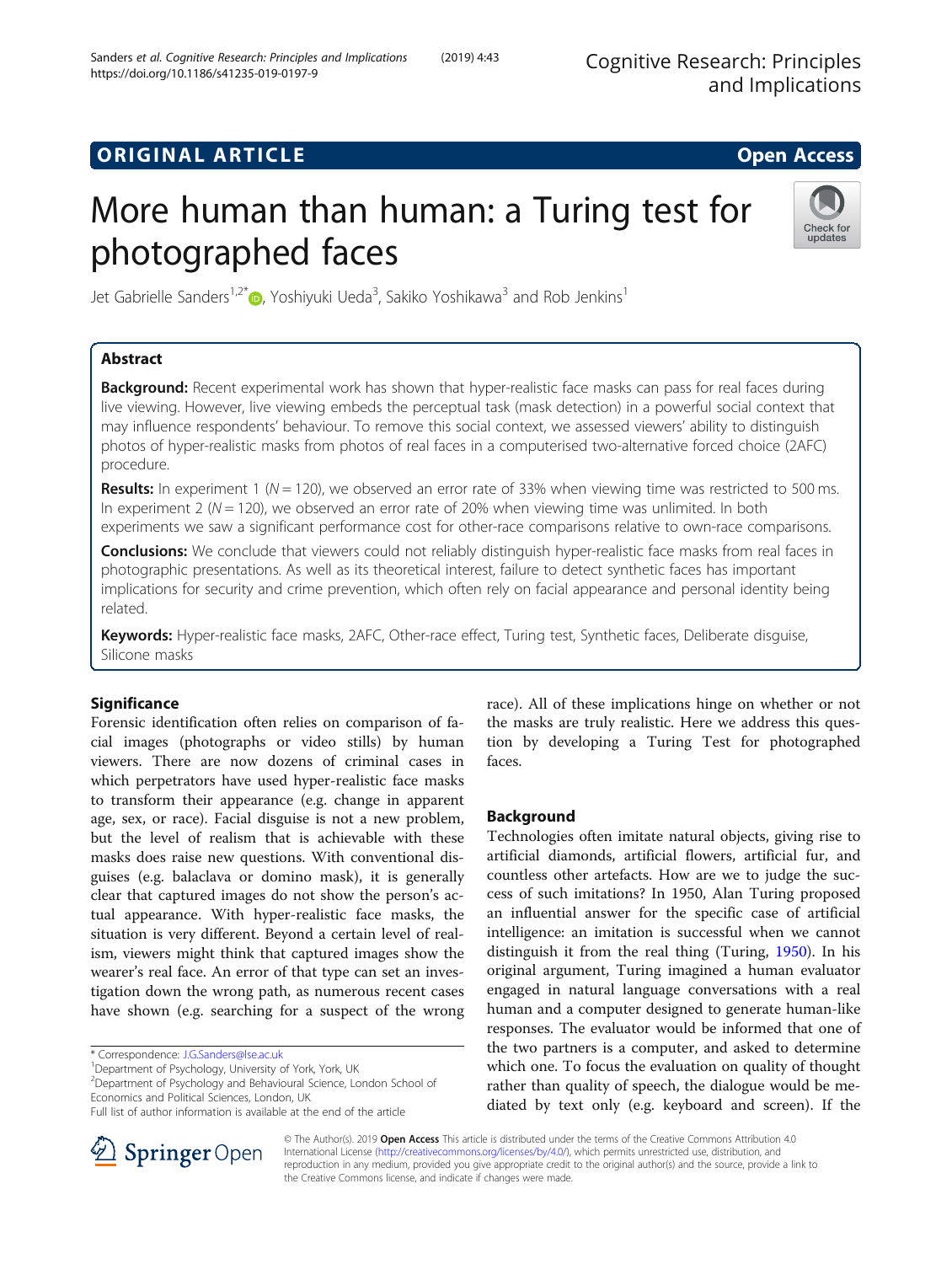evaluator cannot reliably distinguish the computer from the human, the computer is said to pass the test.

As a target of imitation, intelligent conversation is enormously complex. No current machine appears close to passing the Turing test. However, the logic of the test itself is straightforward, and provides a means for assessing the maturity of imitation technologies generally: given the imitation alongside the real thing, can an observer tell which is which?

Here we bring this logic to bear on a much more tightly circumscribed imitation technology - artificial faces (see Fig. 1). The past decade has seen increasing interest in the realism of computer-generated faces (Holmes, Banks, & Farid, [2016](#page-9-0); Nightingale, Wade, & Watson, [2017\)](#page-9-0). Our concern is artificial face images of a very different kind, specifically, unretouched photos of artificial faces in the real world. Images in this category differ from digital images in at least two important ways. First, digitally generated or manipulated images are not snapshots of the physical environment. They only exist in print and on screen, and that limits the ways in which viewers can encounter them. Our focus is physical artefacts that exist in the real world and are caught on camera. Second, digital image manipulation has been a part of mainstream media for a generation. As such, the level of public understanding that images may be "photoshopped" is high. One consequence of this development is that photorealistic images carry less evidential weight than they once did - all images are suspect in this sense (see Kasra, Shen, & O'Brien, [2018\)](#page-9-0). Since the real world cannot be photoshopped in the same way, physical artefacts are more protected from this slide in credibility.

Artificial faces in the real world may not be intended to pass for genuine faces, even when they strive for realism in some respect. A marble bust might capture the proportions of a real face, but none of the movement; a

robotic head might capture some facial movement, but remain disembodied. Hyper-realistic silicone masks differ from these examples in that they are worn by a real person, and so are seen in the context of a real body. Moreover, they are constructed from a flexible material, so they relay the wearer's rigid and non-rigid head movements - at least at the gross scale (e.g. head turns; opening and closing of the mouth). These characteristics set hyper-realistic masks apart from other artificial faces, as they allow them to be fully embedded in natural social situations (see Fig. [2](#page-2-0) for examples).

These natural social situations place unusual demands on imitation technologies, as humans tend to be especially attuned to social stimuli. Face perception offers abundant evidence of such tuning. For example, humans are predisposed to detect face-like patterns (Robertson, Jenkins, & Burton, [2017](#page-9-0)), and this tendency is present from early infancy (Morton & Johnson, [1991\)](#page-9-0). Faces capture our attention (Langton, Law, Burton, & Schweinberger, [2008](#page-9-0); Theeuwes & Van der Stigchel, [2006](#page-9-0)), and having captured attention, tend to retain it (Bindemann, Burton, Hooge, Jenkins, & De Haan, [2005\)](#page-8-0). While viewing a face, we make inferences about the mind behind it, including emotional state from facial expression (Ekman & Friesen, [1971;](#page-8-0) Ueda & Yoshikawa, [2018;](#page-9-0) Young et al., [1997](#page-9-0)) and direction of attention from eye gaze (Baron-Cohen, Wheelwright, Hill, Raste, & Plumb, [2001;](#page-8-0) Friesen & Kingstone, [1998\)](#page-8-0). We also use faces to identify individual people (Burton, Bruce, & Hancock, [1999;](#page-8-0) Burton, Jenkins, & Schweinberger, [2011\)](#page-8-0), which can trigger retrieval of personal information from memory (Bruce & Young, [1986\)](#page-8-0). All of these processes require high sensitivity to subtleties of facial appearance. There is even some evidence that these processes can become tuned to specific populations through social exposure. For example, children tend to be better at recognising young faces than old faces (and vice versa;

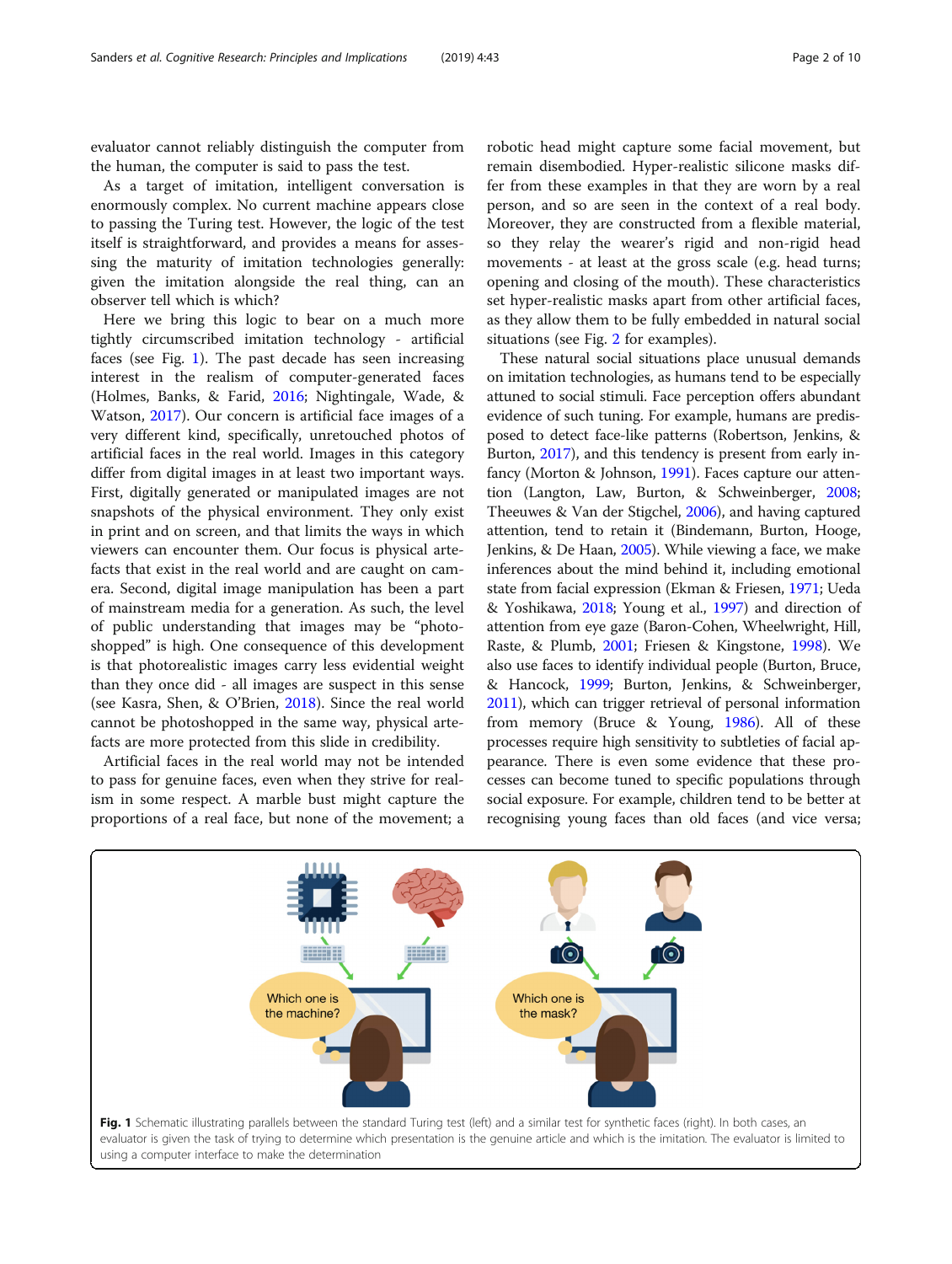<span id="page-2-0"></span>

Anastasi & Rhodes, [2005](#page-8-0); Neil, Cappagli, Karaminis, Jenkins, & Pellicano, [2016\)](#page-9-0); Japanese viewers tend to be better at recognising East Asian faces than Western faces (and vice versa; O'Toole, Deffenbacher, Valentin, & Abdi, [1994\)](#page-9-0). Perhaps most relevant for the current study, discrimination between faces and non-face objects can be accomplished rapidly and accurately. Using saccadic reaction times, Crouzet, Kirchner, and Thorpe [\(2010\)](#page-8-0) found that viewers could differentiate images of faces versus vehicles at 90% accuracy in under 150 milliseconds - significantly faster than discriminations that did not involve faces. The findings of Crouzet et al. [\(2010](#page-8-0)) were based on images from different categories. Nevertheless, they provide an interesting baseline against which to compare the more nuanced discriminations investigated here.

Taken together, these findings suggest that faces may be particularly difficult objects to imitate. Faces attract the glare of attention, and details of their appearance convey socially significant information. Even so, there is some evidence that hyper-realistic silicone masks can pass for real faces, at least in certain situations. In a previous study (Sanders et al., [2017\)](#page-9-0), passers-by consistently failed to notice that a live confederate was wearing a hyper-realistic mask, and showed little evidence of having detected the mask covertly. Out of 160 participants in the critical condition, only two spontaneously reported the mask, and only a further three reported the mask following prompting. These low detection rates are consistent with the idea that hyper-realistic masks successfully imitate real faces. However, several aspects of the experimental procedure complicate this interpretation. For example, masks were not mentioned during the main phase of data collection, and participants had no reason to expect to see a mask. It is possible that participants might have detected the masks more often had they been expecting them. Moreover, responses were collected in a live social setting. It is possible that respondents were reluctant to inspect or to discuss the appearance of a person who was physically present (albeit out of earshot) - and especially reluctant to declare that person's face to be artificial.

These matters of interpretation arise in part from our approach to testing, which prioritised ecological validity over experimental control. Here we adopt the complementary approach of two-alternative forced choice testing (2AFC), which strikes the opposite balance (see Bogacz, Brown, Moehlis, Holmes, & Cohen, [2006](#page-8-0) for a review). The 2AFC method originated in psychophysical research (Fechner, [1860/1966\)](#page-8-0), where it was developed to measure quantities such as perceptual acuity. Our application is closer in spirit to the Turing test, in that our main interest concerns the realism of artificial stimuli.

In 2AFC testing, the participant is presented with two stimuli, one of which is the target, and is forced to choose which is the correct stimulus. This contrasts with the tasks that we used previously (Sanders et al., [2017](#page-9-0); Sanders & Jenkins, [2018\)](#page-9-0), in which participants viewed individual stimuli, and made categorical judgements. There are several reasons why the proposed 2AFC testing should sharpen observers' ability to distinguish hyper-realistic masks from real faces. First, the task instructions ensure that participants are aware in advance that masks will be presented. Second, social influence is minimised, as the task is computer based. Third, the task always involves two stimuli at a time: one is always a mask and the other is always a real face. Thus, even when participants are uncertain whether one of the images is the target, they can still solve the task indirectly if they are certain about the other image.

To test for other-race effects in this task, we collected data in both the UK and Japan. Although other-race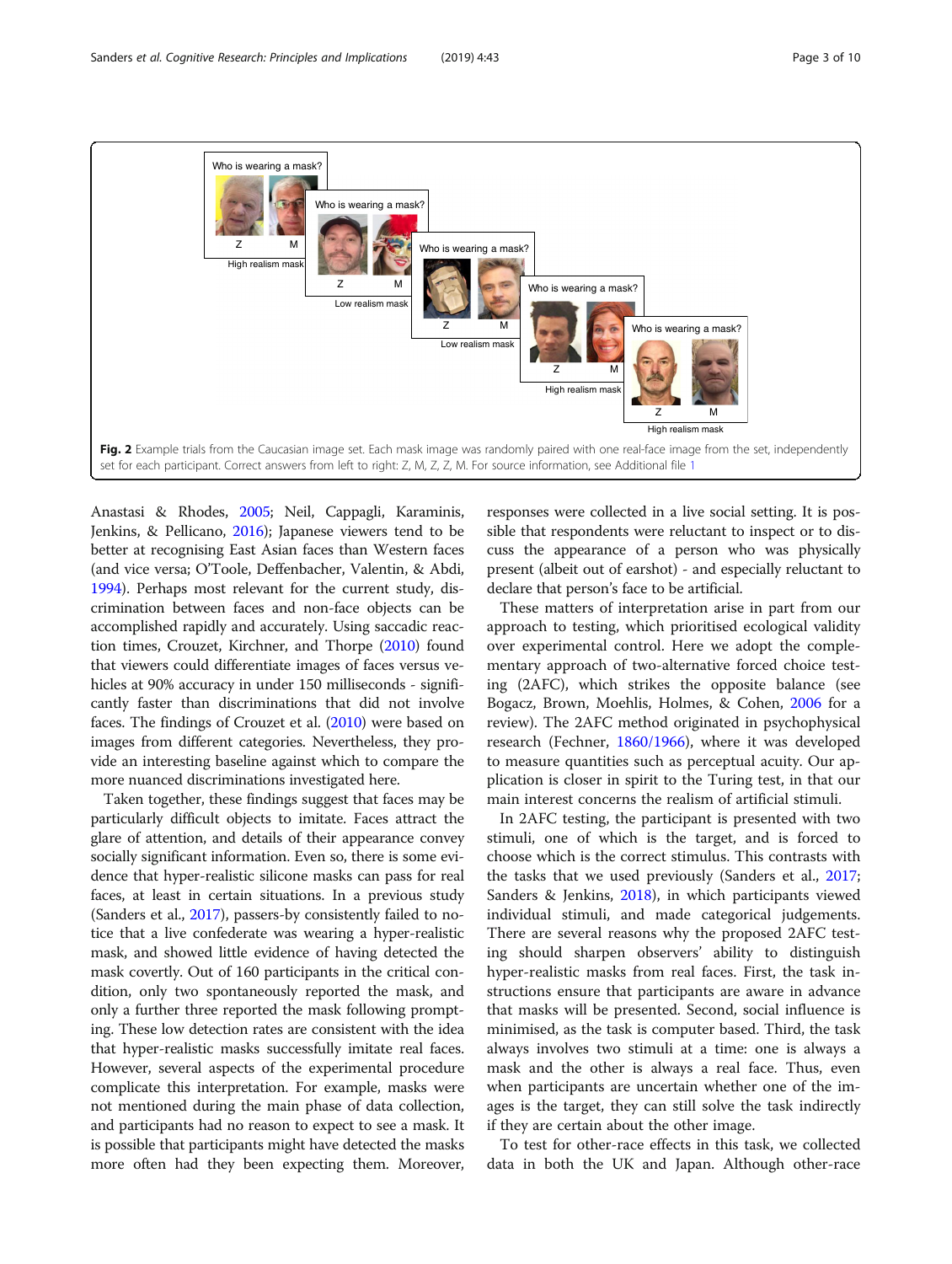effects are most strongly associated with identity-based tasks, such as face recognition (Meissner & Brigham, [2001\)](#page-9-0) and face matching (Megreya, White, & Burton, [2011\)](#page-9-0), our question here is whether they can also arise when distinguishing real faces from other face-like stimuli (Robertson et al., [2017\)](#page-9-0) - a task more akin to face detection. The live viewing study by Sanders et al. [\(2017](#page-9-0)) could not address this point fully, as in naturalistic settings, the base-rate probabilities of encountering own-race and other-race faces are not well matched. Moreover, participants had no insight into the probability of a mask being present, even in the laboratory-based experiments. The 2AFC task gets around these limitations by allowing us to present own-race and other-race items equally often. We expect that equating background probabilities in this way will allow us to reach a more definitive answer.

# Experiment 1

To assess participants' ability to distinguish hyper-realistic masks from real faces, we constructed a computer-based 2AFC task in which participants viewed pairs of on-screen images (one face and one mask), and indicated via key press which of the two images showed the mask. For comparison, we also included low-realism masks that were easy to detect. We expected that reaction times would be markedly slower in the high-realism condition than in the low-realism condition. Our main interest was whether the high-realism masks cleaved with the low-realism masks or with the real faces.

To test for other-race effects, we also presented equal numbers of own-race and other-race trials. The standard perceptual explanation of the other-race effect is that viewers become attuned to the variability that surrounds them, and remain relatively insensitive to variability outside of this range (e.g. O'Toole et al., [1994\)](#page-9-0). These differences in perceptual experience lead to more efficient perceptual discrimination for own-race faces than for other-race faces. Although these effects are usually demonstrated using identification tasks, the same argument also applies to distinguishing hyper-realistic masks from real faces. We thus predicted shorter response latencies for own-race faces than for other-race faces in this task.

# Method

# Ethics statement

Ethical approval for the experiment in this study was obtained from the departmental ethics committee at the University of York (approval number Id215) and Kyoto University (approval number 28-N-3). Participants provided written informed consent to participate.

#### **Participants**

Volunteers ( $N = 120$ ) took part in exchange for a small payment or course credit. These were 60 members of

the volunteer panel at the University of York (39 female, 21 male; mean age 23 years, age range 18–39 years) and 60 members of the volunteer panel at Kyoto University (27 female, 33 male; mean age 22 years, age range 18– 50 years). Testing took place on site at Kyoto University, Japan and the University of York, UK.

# Materials and design

Three types of photographic image were used to construct the stimulus pairs - high-realism masks, low-realism masks, and real faces. To allow a fully crossed design, we collected an equal number of Asian and Caucasian images for each category. To ensure that we sampled real-world image variability, we used ambient images throughout (Jenkins et al., [2011\)](#page-9-0). In the high-realism condition, a real face was paired with a hyper-realistic silicone mask. In the low-realism condition, a real face was paired with a nonrealistic party mask.

# High-realism mask images

To collect images of high-realism masks, we entered the search terms "realistic masks", "hyper-realistic masks" and "realistic silicone masks" into Google Images. We selected images that (1) exceeded 150 pixels in height, (2) showed the mask in roughly frontal aspect, (3) showed the eye region without occlusions, and (4) included eyebrows made with real human hair. We used the same criteria to search the websites of mask manufacturers (e.g. RealFlesh Masks, SPFX, CFX) and topical forums on social media (e.g. Silicone Mask Sickos, Silicone Mask Addicts). For each of the Asian and Caucasian image sets, we gathered 37 hyper-realistic mask images that met the inclusion criteria (74 high-realism mask images in total).

# Low-realism mask images

For comparison, we collected 74 images of low-realism masks by combining the search terms "Caucasian" and "Asian" with terms such as "Halloween", "party", "mask", "masquerade", "face-mask", and "party mask" in Google Images, and selecting the first images that met the inclusion criteria 1–3 above. For low-realism mask images, race referred to the mask wearer, and was apparent from the parts of the face that were not occluded, and from the image source.

#### Real-face images

We also collected 148 real-face images to pair with the 74 high-realism and 74 low-realism mask images (148 mask images in total). To ensure that the demographic distribution among our real-face images was similar to that portrayed by the high-realism masks, we combined the search terms "Caucasian" and "Asian" with the terms "young male'", "old male", "young female", and "old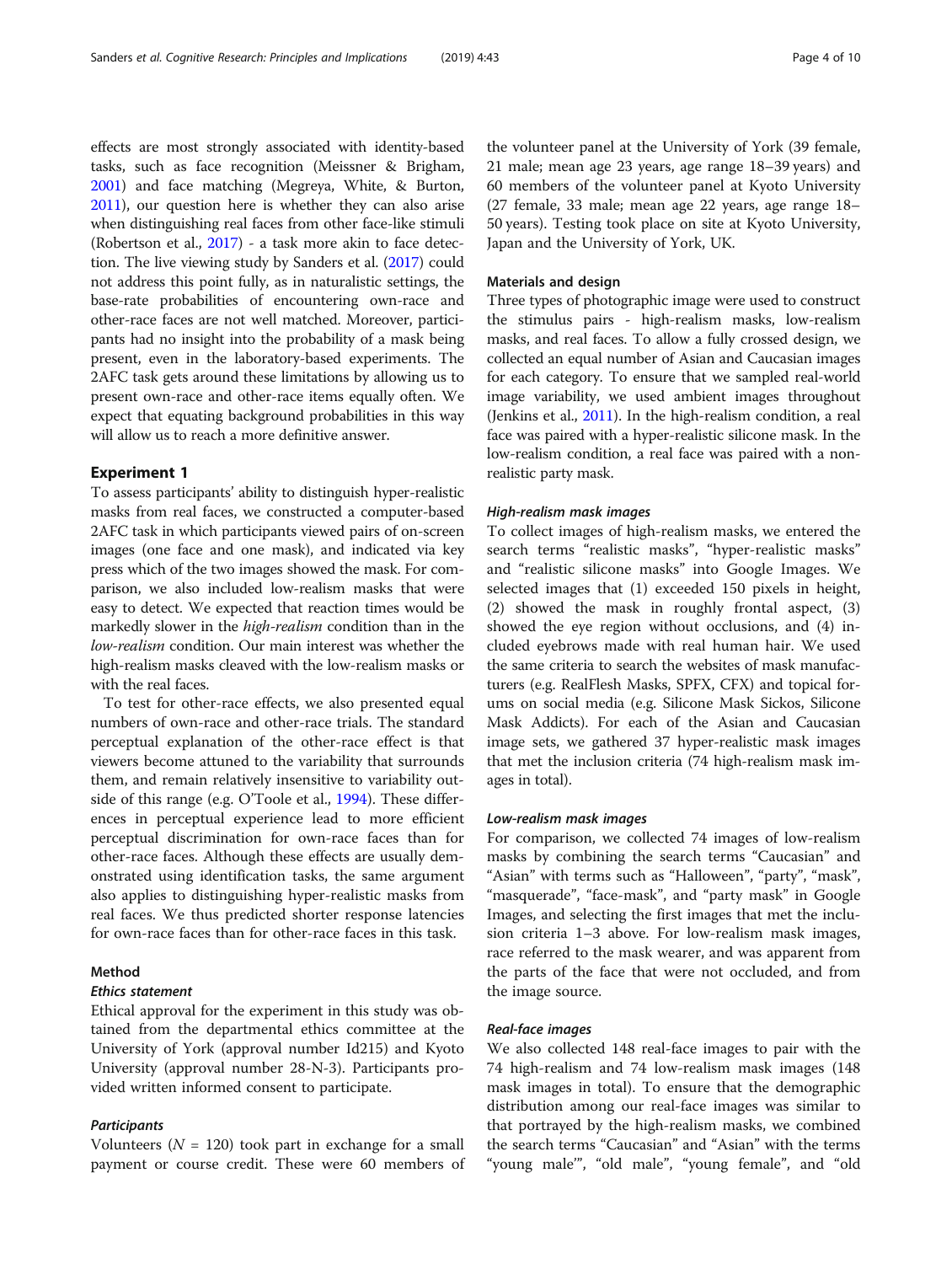female" in Google Images. We then accepted images that met criteria 1–4 until the distribution of faces across these categories was the same as for the high-realism mask images. All photos were cropped to show the head region only and resized for presentation to 540 pixels high  $\times$  385 wide (see Fig. [2\)](#page-2-0).

To create the stimulus displays, we paired each realface image with a mask image from either the highrealism or the low-realism set. On each trial, the mask was equally likely to appear on the left or right side of the display. Stimuli always paired two images showing the same race (i.e. both Asian or both Caucasian). Within these constraints, image pairings were randomized separately for each participant, such that each participant saw each image exactly once, but judged different image combinations. In both the UK group and the Japan group, participants were randomly assigned to either the own-race or the other-race condition.

# Procedure

Participants were instructed that each stimulus pair contained one real face and one mask, and that the task was to indicate via key press which image showed the mask. Each trial began with an image pair presented at the centre of the screen for 500 ms with the caption "Who is wearing the mask?" immediately below, and response options "Z" and "M" below the left and right images respectively (see Fig. [2\)](#page-2-0). After 500 ms, the images were removed, and the question and response options remained onscreen until response. Participants pressed "Z" for the left image, or "M" for the right image as quickly and accurately as possible, and the response initiated the next trial. Each participant saw three practice trials followed by 74 recorded trials in a random order. The entire experiment took approximately 10 min to complete.

#### Results

Reaction time and error data are summarized in Fig. 3.

# Reaction times

Participants' mean correct reaction times (RTs) were analysed by  $2 \times 2$  mixed analysis of variance (ANOVA) with the within-subjects factor of mask type (high-realism, low-realism), and the between-subjects factor of race (own-race, other-race).

As expected, there was a significant main effect of mask type, with slower responses for high-realism trials (mean  $(M) = 1258$  ms,  $SE = 40.8$ ,  $CI = 1178 - 1339$  than for lowrealism trials  $(M = 921 \text{ ms}, SE = 29.3, CI 857-971)$  (*F*  $(1,$ 118) = 204.6,  $p < .001$ , partial  $\eta^2 = 0.63$ , Cohen's  $d = 2.61$ .

There was also a significant main effect of race, with slower RTs in the other-race condition  $(M = 1197 \text{ ms})$ ,  $SE = 103.5$ ,  $CI = 994-1399$ ) than in the own-race condition (M = 976 ms, SE = 76.6, CI = 826-1125) ( $F(1,118)$  = 11.97,  $p < .001$ , partial  $\eta^2 = 0.09$ , Cohen's  $d = 0.63$ ). The interaction between mask type and race was not significant  $(F (1,118) = 3.60, p = .06,$  partial  $\eta^2 = 0.03$ , Cohen's  $d = 0.35$ ). For consistent reporting of effects across experiments, we also analysed simple main effects.

Simple main effects confirmed that there was a significant effect of mask type for both own-race  $(F (1,118 =$ 76.96,  $p < .001$ , partial  $\eta^2 = 0.40$ , Cohen's  $d = 1.63$ ) and other-race faces (F (1,118 = 131.26,  $p < .001$ , partial  $\eta^2 =$ 0.53, Cohen's  $d = 2.12$ ). The effect of race was also present in both the high-realism condition  $(F(1,118))$  = 11.62,  $p = .001$ ; partial  $\eta^2 = 0.09$ , Cohen's  $d = 0.63$ ) and the low-realism condition  $(F (1, 118) = 9.61, p = .002;$  partial  $\eta^2$  = 0.08, Cohen's d = 0.59).

## Errors

Mean percentage correct scores were likewise analysed by  $2 \times 2$  mixed ANOVA with the within-subjects factor of mask type (high-realism, low-realism), and the between-subjects factor of race (own-race, other-race).

This analysis revealed a significant main effect of mask type, with lower accuracy for high-realism trials  $(M =$ 66.2%,  $SE = 1.2$ ,  $CI = 63.8 - 68.8$ ) than for low-realism trials  $(M = 97.7\%$ ,  $SE = 0.4$ ,  $CI = 96.9-98.6$   $(F (1,118)) =$ 635.8,  $p < .001$ , partial  $\eta^2 = 0.84$ , Cohen's  $d = 4.58$ ).

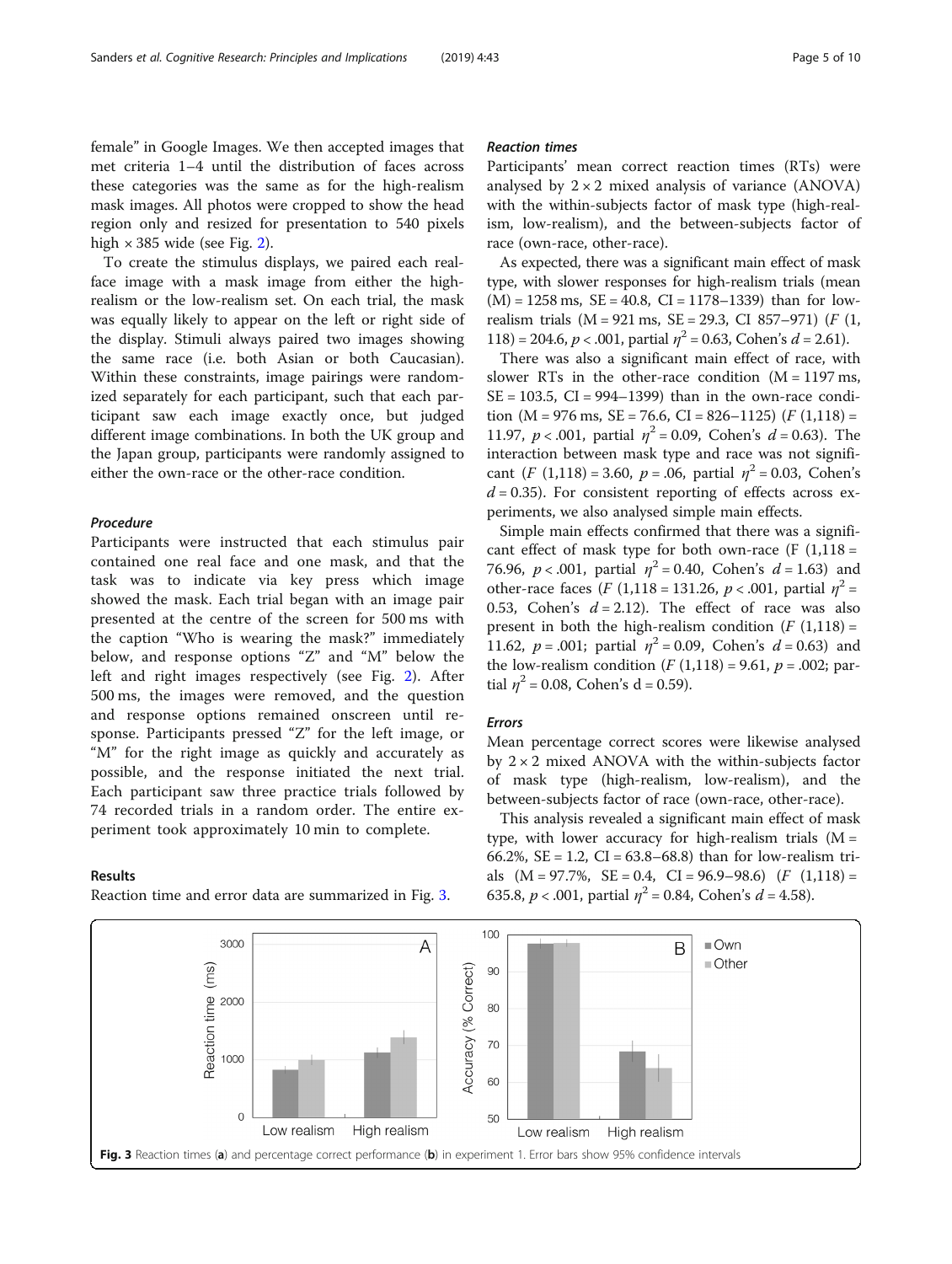There was no main effect of race in errors (own-race:  $M = 83.0\%$ ,  $SE = 0.8$ ,  $CI = 81.5 - 84.6$ ; other-race:  $M =$ 80.9%,  $SE = 0.9$ ,  $CI = 79.2 - 82.5$   $(F (1,118) = 2.69, p = .104,$ partial  $\eta^2 = 0.02$ , Cohen's  $d = 0.28$ ), and no significant interaction between mask type and race  $(F(1,118) = 3.44,$  $p = .066$ , partial  $\eta^2 = 0.03$ , Cohen's  $d = 0.35$ ).

Simple main effects confirmed that there was a significant effect of mask type in both the own-race condition  $(F (1,118 = 272.85, p < .001,$  partial  $\eta^2 = 0.70)$  and the other-race condition (F (1,118 = 366.33,  $p < .001$ , partial  $\eta^2$  = 0.76). Despite the numerical trend, there was no significant effect of race in the high-realism condition  $(F(1,$ 118) = 3.45,  $p = .066$ , partial  $\eta^2 = 0.03$ , Cohen's  $d = 0.35$ ), nor in the low-realism condition  $(F (1,118) = 0.02,$  $p = .880$ , partial  $\eta^2$  < .001, Cohen's  $d$  < .001).

Owing to the ceiling effect in the low-realism condition, we also compared own-race and other-race conditions with a separate Mann–Whitney test for each mask type. We found no significant effect of race for the high-realism condition ( $U = 1466$ ,  $p = .079$ ) or the low-realism condition ( $U = 1670$ ,  $p = .437$ ).

Given the high error rate in the high-realism condition, we next examined the distribution of errors across images. The purpose of this analysis was to establish whether errors were driven by a particular subset of images, or were instead distributed across the entire set. Figure 4 shows the results of this analysis. All of the high-realism mask images attracted some errors, and most attracted many errors. In other words, errors were not driven by a particular subset of images. Rather, they were distributed across the entire set.

### Discussion

Analysis of RTs showed that 2AFC discrimination of masks from real faces was indeed slower for high-realism masks than for low-realism masks  $({\sim}300\,\mathrm{ms\;RT\;cost})$ . As



it turned out, the more interesting effect was in the error data. Participants performed almost perfectly in the lowrealism condition (98% accuracy). That is perhaps not surprising, given the simplicity of the task. However, accuracy in the high-realism condition was just 66%, in the context of chance performance being 50%. An error in this 2AFC task is striking, as it requires the observer to choose the real face over the alternative, when the alternative is a mask. The implication is not merely that the hyperrealistic masks looked human. In some cases, they appeared more human than human in this task. That was the judgement in one-third of the high-realism trials.

We also observed an effect of race in reaction times  $\sim$  200 ms cost), though not in the accuracy data. If reliable, this is an intriguing finding, as it potentially extends the classic other-race effect from identification tasks to the very different task of differentiating real faces from synthetic faces (masks).

One aspect of our experiment that complicates interpretation is the limited exposure duration for the stimuli (500 ms). Limiting stimulus duration is standard practice when the task would otherwise be too easy (Bogacz et al., [2006](#page-8-0)). As it turned out, the high-realism condition was not too easy. In the next experiment, we removed this time limit.

# Experiment 2

In experiment 1, mask realism affected not only the speed of mask/face discriminations, but also their accuracy. One plausible interpretation of this result is that the hyper-realistic face masks were difficult to distinguish from real faces. However, another possibility is that the stimulus presentations were too brief (500 ms) to allow proper comparison of the two images. To distinguish these alternatives, we repeated the preceding experiment with one important change - stimuli now remained on screen until the participant responded. If errors in experiment 1 were due to insufficient viewing time, then unlimited viewing time should eliminate them. On the other hand, if the errors were due to the similarity of the masks to the faces, the error rate in the high-realism condition should remain high.

## Method

# **Participants**

New volunteers ( $N = 120$ ), none of whom participated in experiment 1, took part in exchange for a small payment or course credit. These were 60 members of the volunteer panel at the University of York (51 female, 9 male; mean age 20 years, age range 18–29 years) and 60 members of the volunteer panel at Kyoto University (23 female, 37 male; mean age 21 years, age range 18–38 years). Once again, testing took place on site at Kyoto University, Japan and the University of York, UK.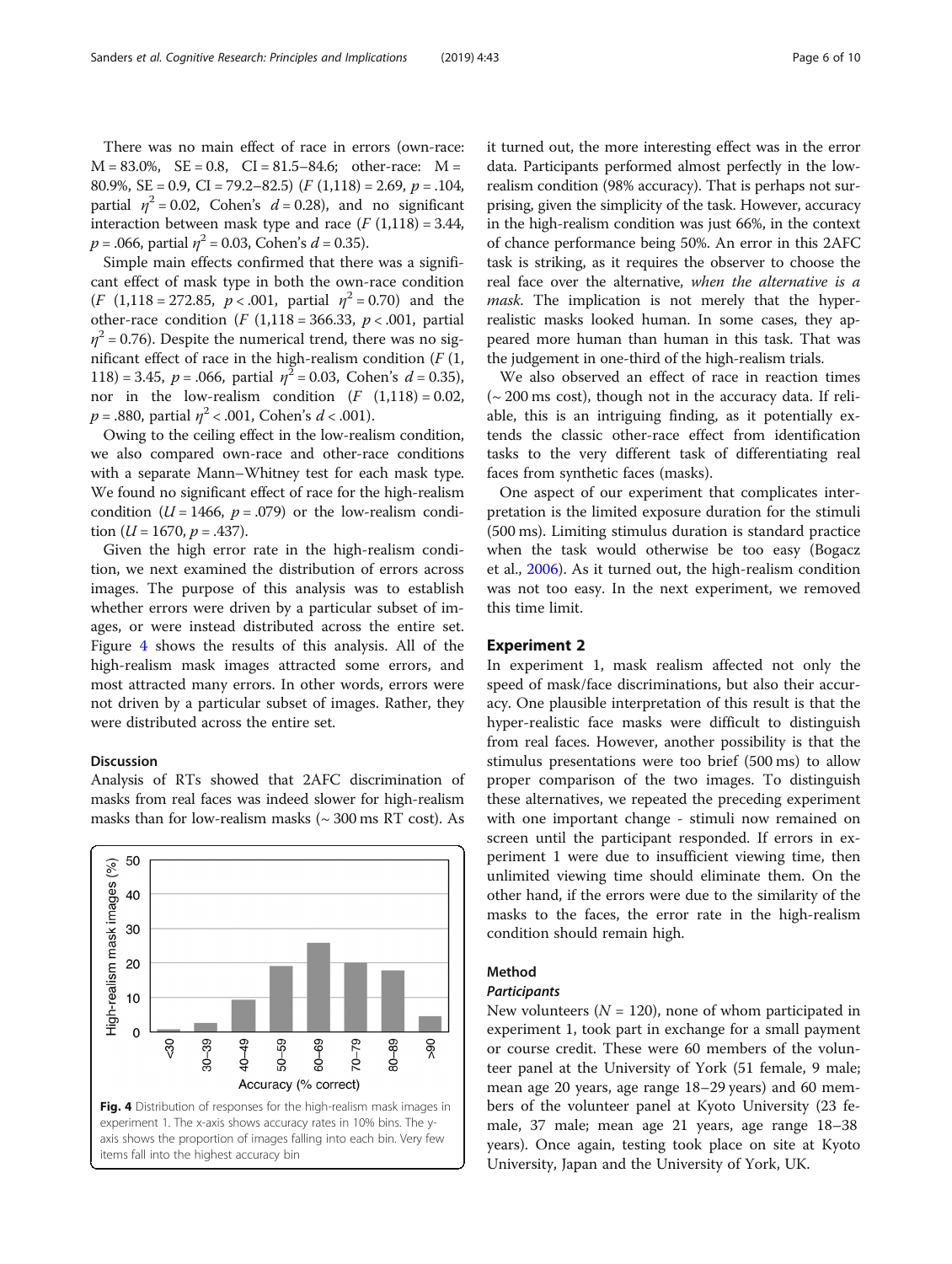# Materials and design

The images and experimental design were the same as in experiment 1, except that the stimulus pairs now remained on screen until the participant responded.

# Procedure

The procedure was also the same as in experiment 1, except for the unlimited viewing time. Task instructions were modified to emphasize that the task was self-paced and that there was no time limit.

# Results

Reaction time and error data are summarized in Fig. 5.

#### Reaction times

As in experiment 1, participants' mean correct reaction times (RTs) were analysed by  $2 \times 2$  mixed ANOVA with the within-subjects factor of mask type (high-realism, low-realism), and the between-subjects factor of race (own-race, other-race).

Once again, there was a large main effect of mask type, with slower responses for high-realism trials  $(M = 2146)$ ms,  $SE = 109.6$ ,  $CI = 1931-2360$ ) than for low-realism trials  $(M = 977 \text{ ms}, \text{ SE} = 33.9; \text{ CI} = 911 - 1044)$   $(F (1,118) =$ 213.2,  $p < .001$ , partial  $\eta^2 = 0.64$ , Cohen's  $d = 2.67$ ).

There was also a significant main effect of race, with slower RTs overall for other-race trials  $(M = 1787 \text{ ms})$ ,  $SE = 219.8$ ,  $CI = 1356-2217$  compared with own-race trials  $(M = 1337 \text{ ms}, \text{ SE} = 142.9, \text{ CI} = 1057 - 1617)$  (*F* (1, 118) = 11.7,  $p < .001$ , partial  $\eta^2 = 0.09$ , Cohen's  $d = 0.63$ ). On this occasion, there was a significant interaction between mask type and race  $(F (1,118) = 21.3, p < .001,$  partial  $\eta^2 = 0.15$ , Cohen's  $d = 0.84$ ).

Simple main effects confirmed that there was a significant effect of mask type in both the own-race condition  $(F (1,118 = 49.86, p < .001,$  partial  $\eta^2 = 0.30$ , Cohen's  $d =$ 1.31) and the other-race condition (F  $(1,118 = 184.66,$  $p < .001$ , partial  $\eta^2 = 0.61$ , Cohen's  $d = 2.50$ ). The effect of race was driven specifically by the high-realism condition  $(F (1,118) = 15.70, p < .001,$  partial  $\eta^2 = 0.12$ , Cohen's  $d = 0.74$ ), not the low-realism condition (F (1, 118) = 1.40,  $p = 0.238$ , partial  $\eta^2 = 0.01$ , Cohen's  $d = 0.20$ .

# Errors

Mean percentage correct scores were also analysed by  $2 \times 2$  mixed ANOVA with the within-subjects factor of mask type (high-realism, low-realism), and the between-subjects factor of race (own-race, otherrace).

Accuracy was again lower for high-realism trials  $(M = 80.8\%$  correct;  $SE = 1.3$ ;  $CI = 78.3-83.2$ ) than for low-realism trials (M = 98.6%, SE = 0.42; CI = 98.0– 99.7)  $(F (1,118) = 228.4, p < .001,$  partial  $\eta^2 = 0.66$ , Cohen's  $d = 2.79$ ).

There was no overall main effect of race on accuracy (own-race:  $M = 88.6\%$ ,  $SE = 0.95$ ,  $CI = 86.8-90.5$ ; otherrace:  $M = 91.0\%$ ,  $SE = 0.69$ ,  $CI = 89.6 - 92.3$   $(F (1,118)) =$ 2.73,  $p = .101$ , partial  $\eta^2 = 0.02$ , Cohen's  $d = 0.29$ ). However, there was a significant interaction effect between mask type and race  $(F (1,118) = 6.08, p = .015;$  partial  $n^2$  = 0.49, Cohen's  $d = 1.96$ ).

Simple main effects confirmed that there was a significant effect of mask type in both the own-race condition (F (1,118 = 79.97,  $p \lt 0.001$ , partial  $\eta^2 = 0.40$ ) and the other-race condition (F  $(1,118 = 154.47, p < .001,$  partial  $\eta^2$  = 0.57). There was a significant effect of race in the high-realism condition  $(F (1,118) = 4.54, p = .035,$  partial  $\eta^2$  = 0.40, Cohen's d = 1.63), but not in the low-realism condition (*F* (1,118) = .47,  $p = .495$ , partial  $\eta^2 = 0.004$ , Cohen's  $d = 0.13$ ).

As in the preceding experiment, we also examined the distribution of errors across images (see Fig. [6](#page-7-0)). Consistent with the higher overall accuracy rate, the entire distribution was shifted higher in this experiment. Nevertheless, most of the high-realism mask images attracted some errors. Less than half of them were chosen with at least 90% accuracy.

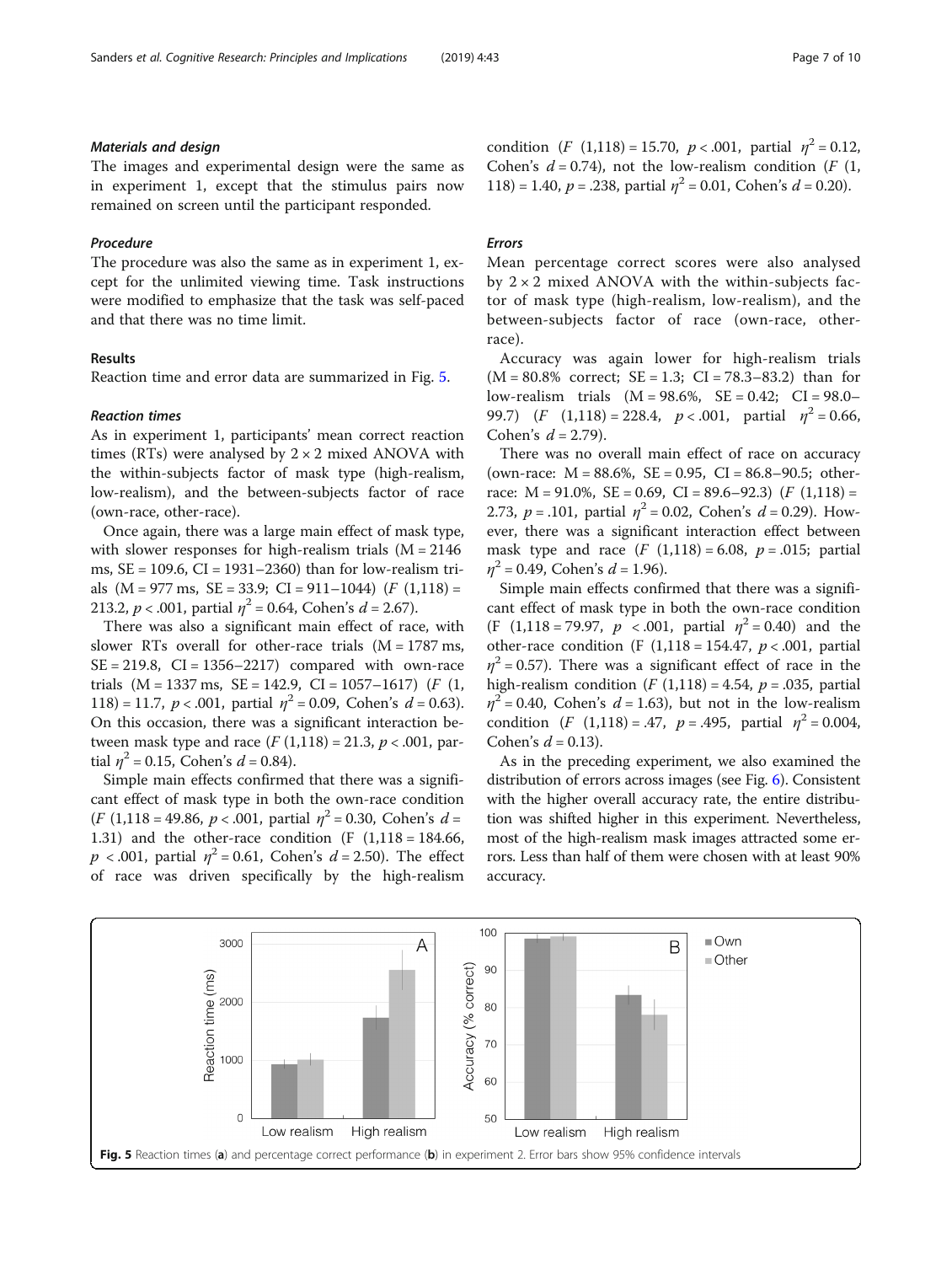<span id="page-7-0"></span>Sanders et al. Cognitive Research: Principles and Implications (2019) 4:43 Page 8 of 10



# **Discussion**

Performance in the low-realism condition was virtually identical to experiment 1. Accuracy was again almost perfect (99%) in this easy task. Response times were also similar, despite the unlimited presentation time, suggesting that presentation time was not the limiting factor. In the high-realism condition, responses were much slower compared with the low-realism condition  $($   $\sim$  1100 ms cost), and compared with the high-realism condition in experiment  $1$  ( $\sim$  800 ms cost). Participants spent much longer on these difficult decisions, given the chance. However, even unlimited viewing time did not come close to eliminating errors. For one out of every five high-realism trials, participants judged the real face to be the mask.

As in experiment 1, there was also an effect of race in reaction times  $({\sim}400 \text{ ms cost})$ . This effect was carried mainly by the high-realism condition. This time however, the other-race cost in accuracy was also statistically significant - again, in the highrealism condition specifically (5% cost). Together, these measures indicate that distinguishing hyperrealistic masks from real faces was harder for otherrace faces than for own-race faces.

# General discussion

To assess the realism of synthetic faces, specifically, hyper-realistic silicone masks, we tested how well viewers could distinguish photos of masks from photos of real faces in a 2AFC task. For low-realism masks, decisions were both fast and accurate. For high-realism masks, decisions were not only slower, but also surprisingly error prone. That was the finding in experiment 1, when viewing time was restricted (33% errors). It was also the finding in experiment 2, when viewing time was unlimited (20% errors). Whether making snap decisions (Gladwell, [2005](#page-8-0)) or more deliberative judgements (Kahneman, [2011\)](#page-9-0), participants could not reliably distinguish hyper-realistic face masks from real faces.

It was already evident from real-world criminal cases (e.g. Henderson, [2016](#page-8-0); Sabawi, [2018](#page-9-0); Stanton, [2015](#page-9-0)), and from previous experimental work (Sanders et al., [2017](#page-9-0)), that hyper-realistic face masks can pass for real faces during live viewing. In principle however, other factors besides mask realism could account for those findings. For example, live viewing can place complex demands on attention, and challenging another person's appearance may be socially awkward. The current studies reach similar conclusions based on comparison of photographs under laboratory conditions.

Although the error rates seen here are high, they almost certainly underestimate error rates that would arise in everyday settings. We chose the 2AFC task precisely because it works to the participant's advantage. Participants knew from the outset that their task was mask detection, whereas in daily life that is not the default mindset. They also knew that every display contained a mask, whereas outside of the laboratory, the prevalence of hyper-realistic face masks is low (base rate is potentially important, as rare items are often missed; Wolfe, Horowitz, & Kenner, [2005\)](#page-9-0). Finally, the mask in our displays was always one of two alternatives. The real world seldom presents the problem in such a convenient form. The more common task is to decide whether a single item is a mask or not (e.g. Sabawi, [2018;](#page-9-0) Stanton, [2015\)](#page-9-0). Experimentally, viewers make many more errors in that task, even when they are briefed in advance about hyperrealistic face masks (Sanders & Jenkins, [2018](#page-9-0)); and many more again when they are not (Sanders et al., [2017\)](#page-9-0).

None of this means that hyper-realistic mask detection is perceptually impossible. Accuracy in the current experiments was well above the chance level of 50%. However, in securing above-chance performance, we have retreated quite far from the applied problem. It is important not to lose sight of that retreat, because the applied problem presents many more difficulties.

Both experiments showed a clear cost for other-race comparisons relative to own-race comparisons. This cost emerged in reaction time measures (experiments 1 and 2) and also in error rates (experiment 2). Other-race effects have been shown repeatedly in the context of identification tasks. The present study demonstrates a similar effect in the very different context of discriminating real faces from synthetic faces. This aspect of our findings echoes two previous lines of work concerning classification of faces. Valentine [\(1991,](#page-9-0) experiment 5) asked participants to classify face images as intact or "jumbled" (features rearranged). Correct responses were slower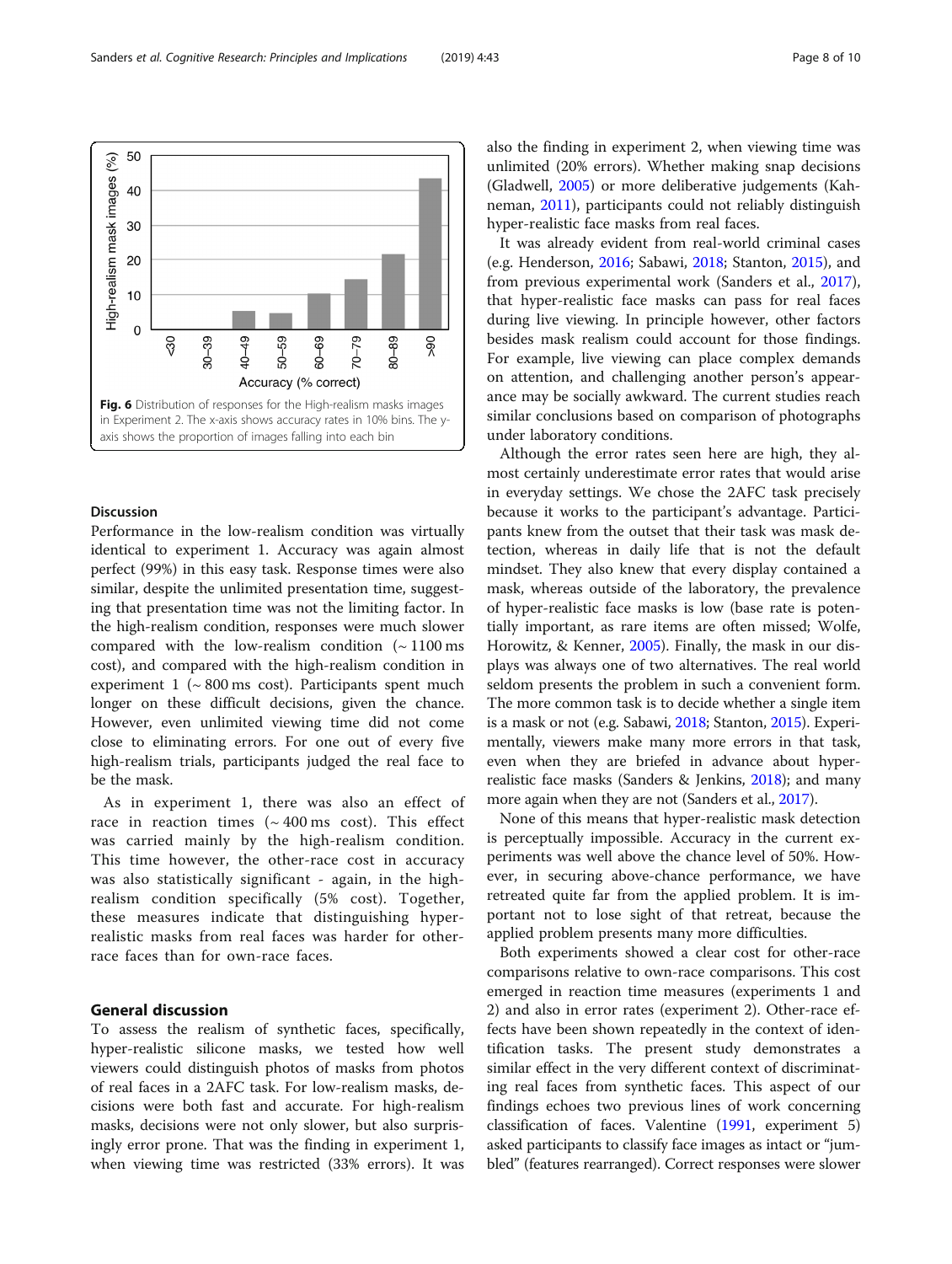<span id="page-8-0"></span>for other-race faces than for own-race faces, consistent with greater distance from the norm in Valentine's face space framework. The same account could explain the observed other-race effects in the current task. In more recent work on social groups, Hackel, Looser, and Van Bavel (2014) presented stimuli that were generated by morphing real faces with doll faces to create intermediate blends. Viewers perceived less humanness in a morphed face when it was assigned to an out-group than when it was assigned to an in-group, indicating out-group dehumanisation. The same phenomenon could account for the other-race effects seen here, if out-group dehumanisation blunts the distinction between real faces and hyperrealistic face masks. One way to test this possibility would be to assess mask/face discrimination for identical stimuli using a "minimal" group manipulation (Dunham, Baron, & Carey, 2011). Sanders et al. [\(2017](#page-9-0)) suggested that additional cues from unnatural movement or speech might improve mask detection in a live viewing task. To our knowledge, that has not yet been tested. However, given the present findings, it might be interesting to compare in-group and out-group appearance in that setting.

# Conclusion

We began by comparing the challenge of distinguishing synthetic faces from real faces to the Turing test. Our findings suggest that synthetic faces are at the point where they can fool viewers frequently. We see no reason to expect this imitation technology to stop improving. People are rightly wary of photorealistic images because they know that images can be manipulated. We may be entering a time where the same concerns apply to facial appearance in the real world.

# Supplementary information

Supplementary information accompanies this paper at [https://doi.org/10.](https://doi.org/10.1186/s41235-019-0197-9) [1186/s41235-019-0197-9.](https://doi.org/10.1186/s41235-019-0197-9)

Additional file 1. Licenses for images used in Fig. [2](#page-2-0).

#### Abbreviations

2AFC: Two-alternative forced choice; ANOVA: Analysis of variance; RT: Reaction time

#### Acknowledgments

We thank Kazusa Minemoto for data collection and translation, and Yukiko Ohashi and Satoru Nishiyama for data collection in Japan. We also thank Mahiko Konishi for coding support and Ailish Byrne for organising the data.

#### Authors' contributions

JGS, RJ, and YU conceived and designed the experiments. JGS performed the experiments. JGS analysed the data. SY, YU, JGS, and RJ contributed reagents/materials/analysis tools. JGS and RJ wrote the paper. All authors read and approved the final manuscript.

#### Funding

Economic and Social Research Council (Studentship ES/J500215/1), Prins Bernhard Cultuurfonds (grant E/30/30.13.0630/HVH/IE) and University of York International Seedcorn Award to Jet G. Sanders. Japan Society for the

Promotion of Science Long-term Fellowship (JSPS/L13515), British Academy Early Career Networking Grant (The Mind Across Cultures), and University of York Research Priming Fund (H0022034) to Rob Jenkins. The funding bodies have had no role in the design of the study, data collection, analysis, interpretation of data, or in writing of the manuscript.

#### Availability of data and materials

Data and materials are available upon request.

## Ethics approval and consent to participate

Ethical approval was granted by the ethics committee at Kyoto University (submission number: 28-N-3) and the departmental ethics committee at the University of York (submission number: Id215). All participants provided written and informed consent in advance.

#### Consent for publication

Not applicable.

#### Competing interests

The authors declare that they have no competing interests.

#### Author details

<sup>1</sup>Department of Psychology, University of York, York, UK. <sup>2</sup>Department of Psychology and Behavioural Science, London School of Economics and Political Sciences, London, UK. <sup>3</sup>Kokoro Research Center, Kyoto University, Kyoto, Japan.

# Received: 4 January 2019 Accepted: 9 October 2019 Published online: 21 November 2019

#### References

- Anastasi, J. S., & Rhodes, M. G. (2005). An own-age bias in face recognition for children and older adults. Psychonomic Bulletin & Review, 12(6), 1043–1047.
- Baron-Cohen, S., Wheelwright, S., Hill, J., Raste, Y., & Plumb, I. (2001). The "Reading the Mind in the Eyes" test revised version: a study with normal adults, and adults with Asperger syndrome or high-functioning autism. Journal of Child Psychology and Psychiatry, 42(2), 241–251.
- Bindemann, M., Burton, A. M., Hooge, I. T., Jenkins, R., & De Haan, E. H. (2005). Faces retain attention. Psychonomic Bulletin & Review, 12(6), 1048–1053.
- Bogacz, R., Brown, E., Moehlis, J., Holmes, P., & Cohen, J. D. (2006). The physics of optimal decision making: a formal analysis of models of performance in twoalternative forced-choice tasks. Psychological Review, 113(4), 700.
- Bruce, V., & Young, A. (1986). Understanding face recognition. British Journal of Psychology, 77(3), 305–327.
- Burton, A. M., Bruce, V., & Hancock, P. J. (1999). From pixels to people: a model of familiar face recognition. Cognitive Science, 23(1), 1–31.
- Burton, A. M., Jenkins, R., & Schweinberger, S. R. (2011). Mental representations of familiar faces. British Journal of Psychology, 102(4), 943–958.
- Crouzet, S. M., Kirchner, H., & Thorpe, S. J. (2010). Fast saccades toward faces: face detection in just 100 ms. Journal of Vision, 10(4), 16–16.
- Dunham, Y., Baron, A. S., & Carey, S. (2011). Consequences of "minimal" group affiliations in children. Child Development, 82(3), 793–811. [https://doi.org/10.](https://doi.org/10.1111/j.1467- 8624.2011.01577.x) [1111/j.1467- 8624.2011.01577.x](https://doi.org/10.1111/j.1467- 8624.2011.01577.x).
- Ekman, P., & Friesen, W. V. (1971). Constants across cultures in the face and emotion. Journal of Personality and Social Psychology, 17(2), 124.
- Fechner, G. T. (1860/1966). Elemente der Psychophysik. 1860. Leipzig: Breitkopf und Hertel. In H. E. Adler (Ed.), (Transl.), Elements of psychophysics. 1966. New York: Holt, Rinehart, and Winston.
- Friesen, C. K., & Kingstone, A. (1998). The eyes have it! Reflexive orienting is triggered by nonpredictive gaze. Psychonomic Bulletin & Review, 5(3), 490–495.
- Gladwell, M. (2005). Blink: the power of thinking without thinking. New York: Little, Brown & Co.
- Hackel, L. M., Looser, C. E., & Van Bavel, J. J. (2014). Group membership alters the threshold for mind perception: the role of social identity, collective identification, and intergroup threat. Journal of Experimental Social Psychology, 52, 15–23. <https://doi.org/10.1016/j.jesp.2013.12.001>.
- Henderson, E. (2016) 'Swedish Fritzl' accused of kidnap and rape of woman kept in purpose built bunker 'just wanted a girlfriend, Retrieved from [https://](https://www.independent.co.uk/news/world/europe/swedish-fritzl-who-kidnapped-and-raped-woman-he-kept-in-purpose-built-bunker-for-six-days-just-a6820686.html) [www.independent.co.uk/news/world/europe/swedish-fritzl-who-kidnapped-](https://www.independent.co.uk/news/world/europe/swedish-fritzl-who-kidnapped-and-raped-woman-he-kept-in-purpose-built-bunker-for-six-days-just-a6820686.html)